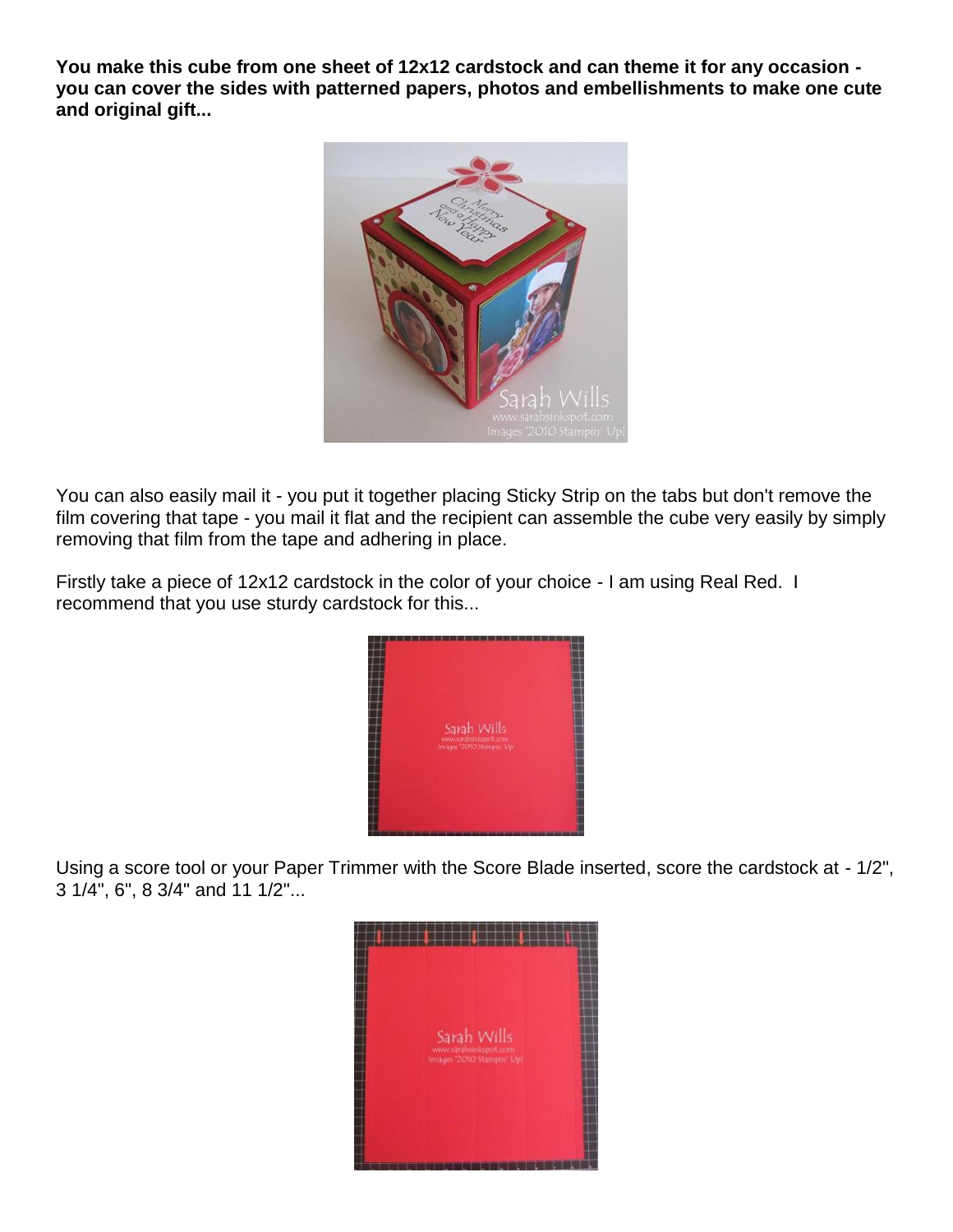Turn the cardstock around 90 degrees and place back into your paper trimmer - score at: 2 3/4", 5 1/2", 8 1/4" and 11"...



Which will leave you with a grid of score lines.

Find your score line that is 2 3/4" in - cut down this line stopping at 3 1/4" from the end - shown by my pencil mark below...



Turn your cardstock around 90 degrees and cut down from your pencil mark to the end...

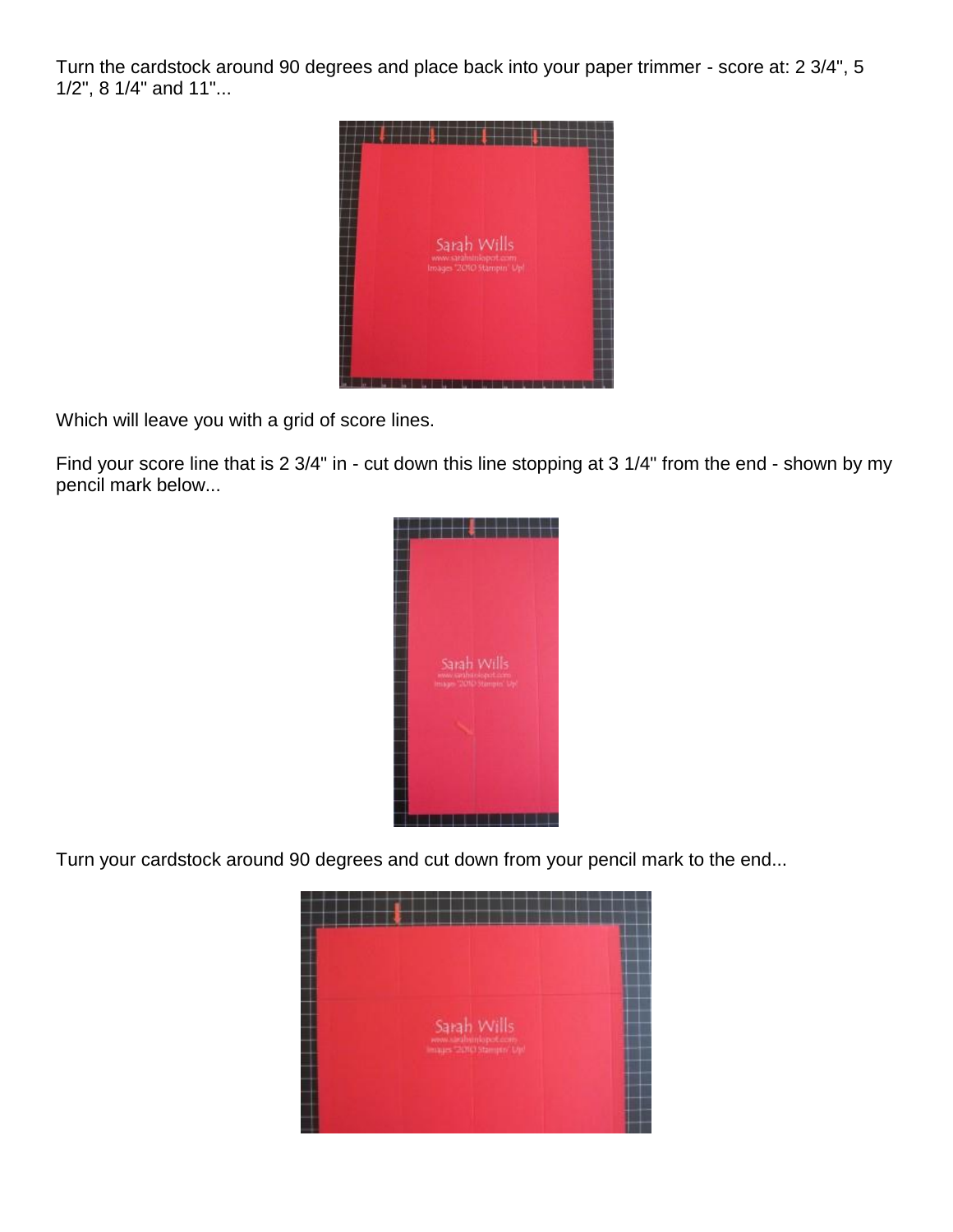And this is what you will have...



Find the edge that has the 1/2" score line - you will make your tabs using this line - you need to cut two of the little sections away as shown below (click on the photo to enlarge it)...



Once trimmed away, your cardstock will look like this...

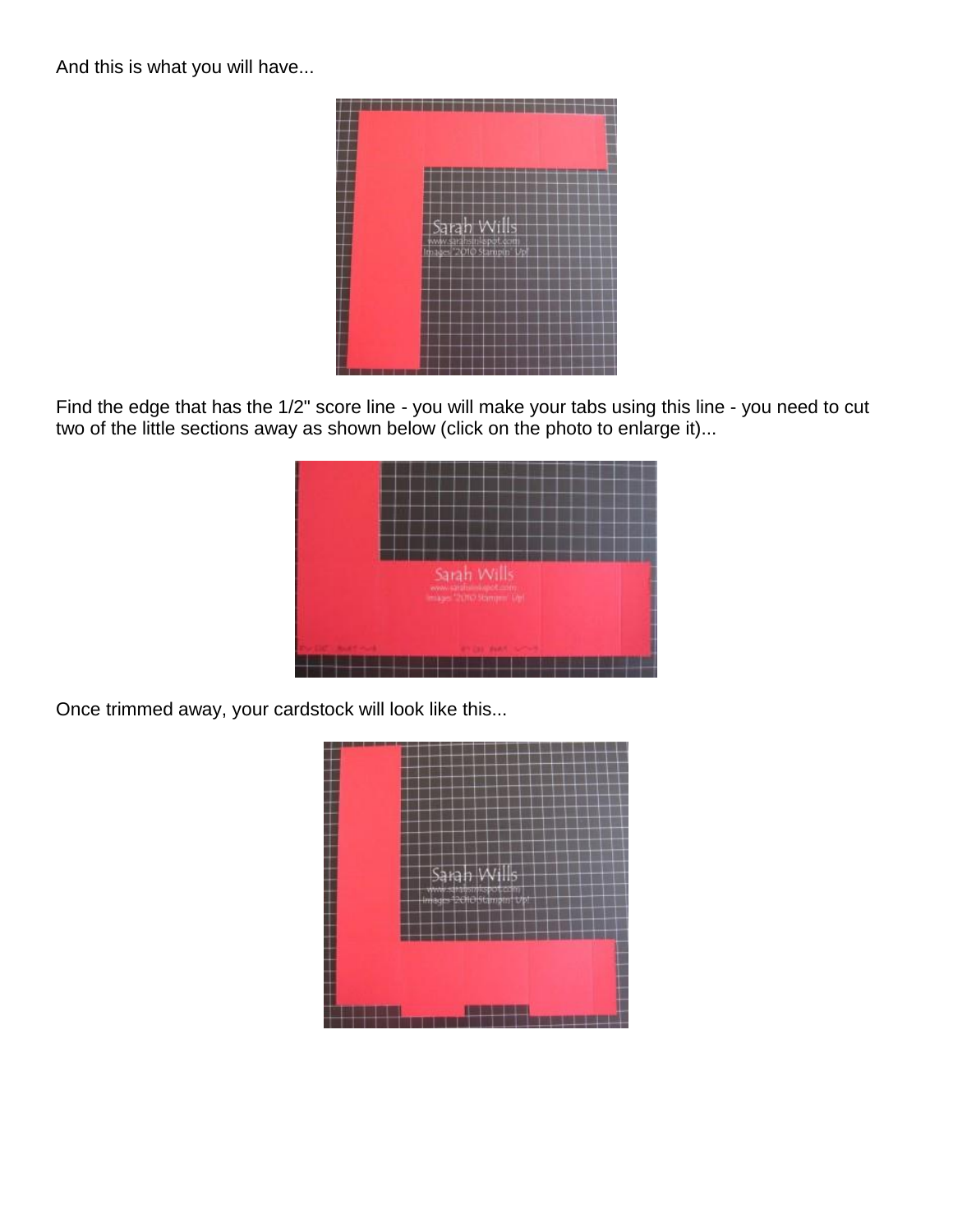Trim the corners on your tabs...



To make your end tab, trim it down to 1/2" and shape your corners like you did for the others...



And this is what your cardstock will look like...



And now to assemble...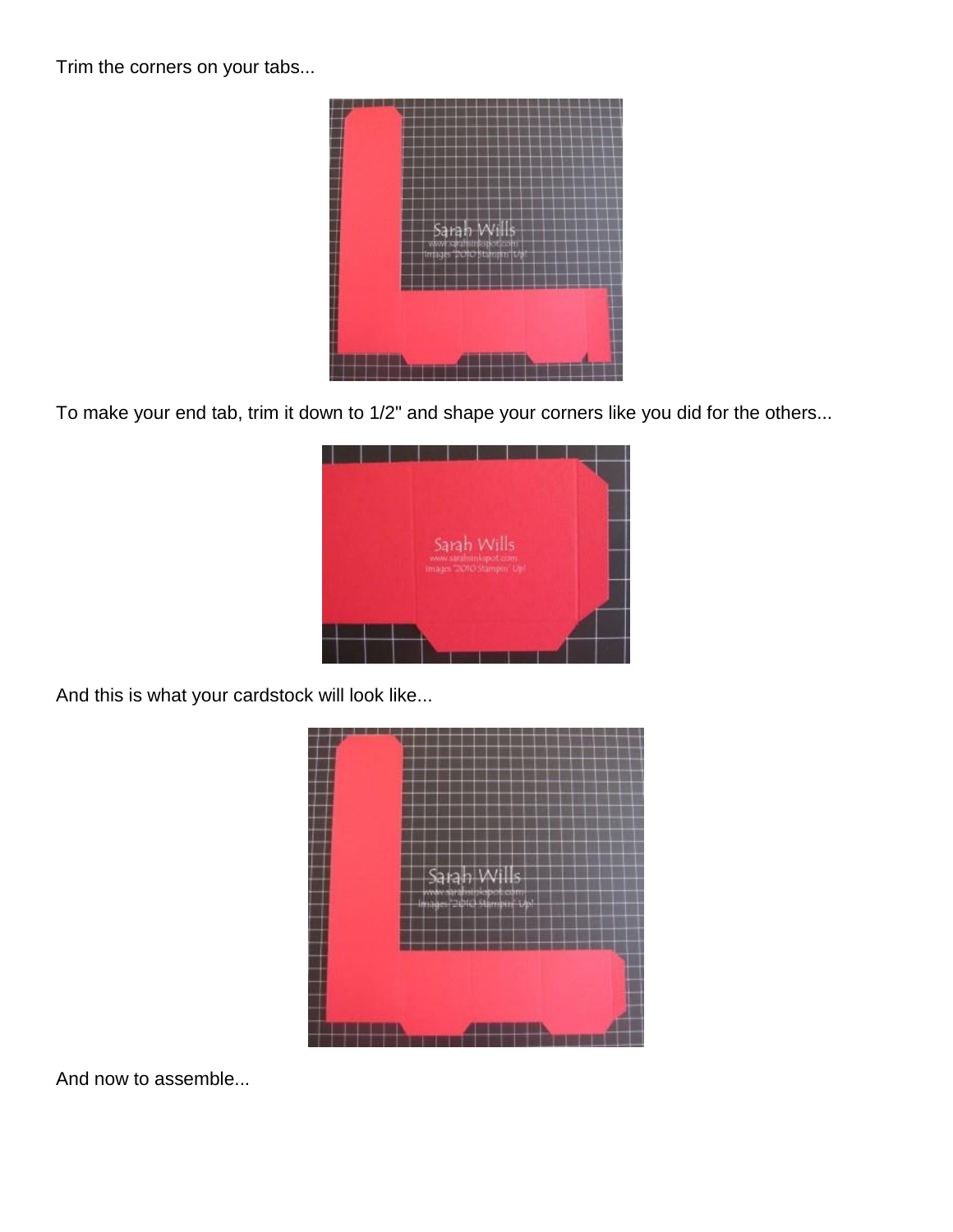Fold along all score lines...



And start assembling - add a very strong adhesive such as Sticky Strip to the tabs and adhere the first part...



**If you wish to leave your box flat for mailing** do not remove the film from any more pieces of Sticky Strip - you can assemble your box in the following steps and decorate it with photos and papers etc but do not adhere those tabs. Once finished, simply slide the tabs out and mail it flat along with directions so that your recipient can assemble it themselves.

Continue to fold over your cube and insert all tabs - if you are not mailing it, go ahead and adhere the strips in place, inside the cube...